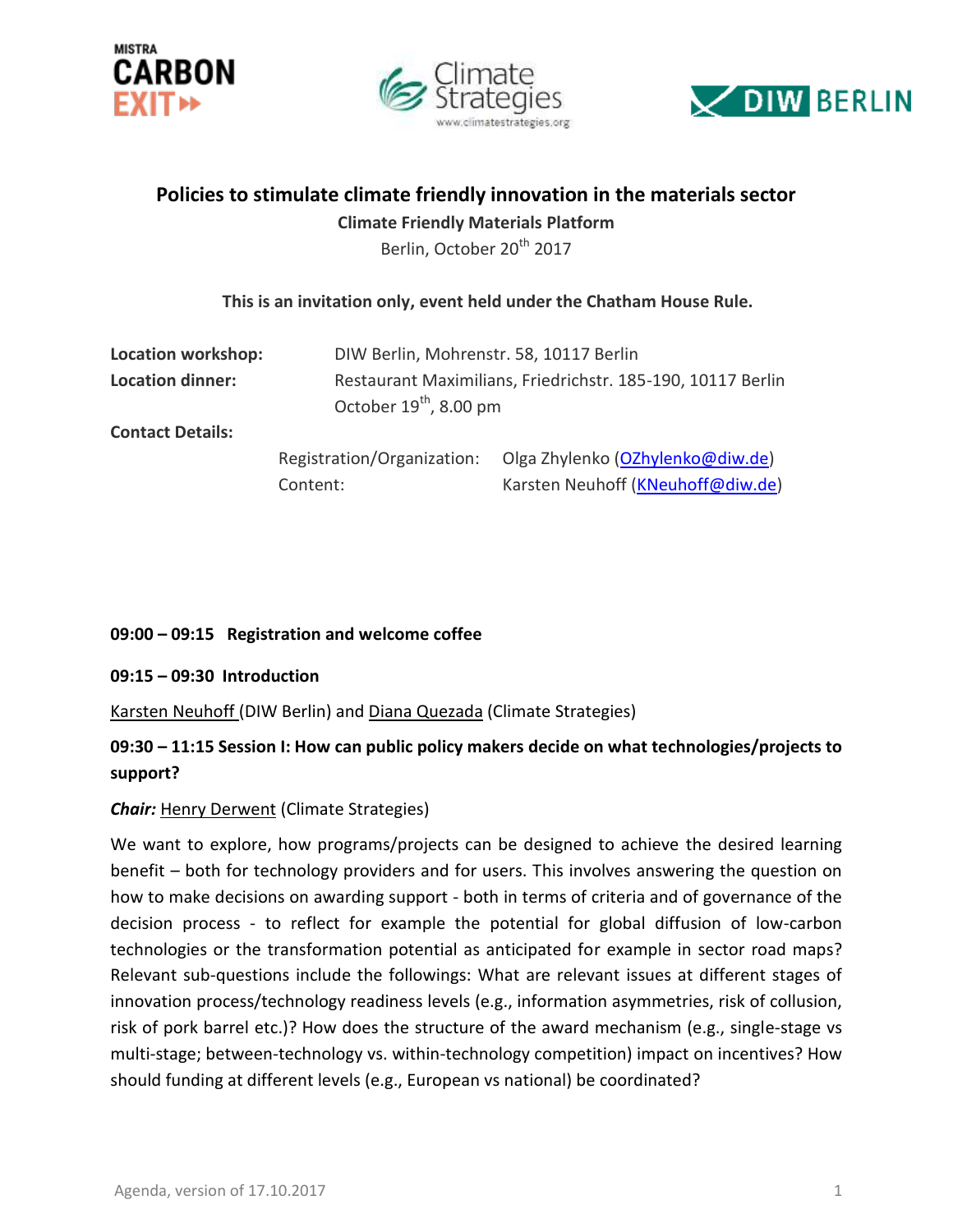





**09:30 Policy experience with criteria and governance options for innovation support**

*Presentation:* Roman Doubrava (European Commission, DG Clima)

### **09:50 Criteria for innovation support**

**Opening comments:** Gregory Nemet (University of Madison-Wisconsin) and Araceli Fernandez Pales (International Energy Agency)

#### **10:45 Governance options for innovation support**

*Opening comment:* Olga Chiappinelli (DIW Berlin)

#### **11:15 – 11:30 Coffee break**

**11:30 – 14:45 Session II: How to design public financial support to stimulate private innovation investments that contribute to transformation?** 

#### *Chair:* Karsten Neuhoff (DIW Berlin)

We envisage discussing a set of the questions on this topic, including the following: Can funding schemes topping-up private investments rely on private commitment and thus reduce public information requirements (to enhance reliability for commercial projects)? Could they then also contribute to diffusion of learning experience beyond the specific commercial interest? How financing instruments can be results-oriented to ensure innovation being on track with longterm sustainability strategies? What financial instruments are most appropriate for what type of projects? How far should funding go (first, second, third of a kind…)? Where should it begin and end (TRL-wise)? How do support programs work together and overlap (e.g. < TRL6 is in Horizon2020)?

#### **11:30 Opportunities and limits of private innovation finance**

*Opening comment:* Carl De Maré (ArcelorMittal)

#### **12:30 – 13:15 Lunch break**

# **13:15 Relative shares of public and private financing**

**Opening comments:** Jörn Richstein (DIW Berlin) and *Ilian Iliev* (Cambridge IP)

# **14:15 Instruments of public innovation finance for pilots/demonstration projects**

**Opening comment:** Puja Singhal (DIW Berlin)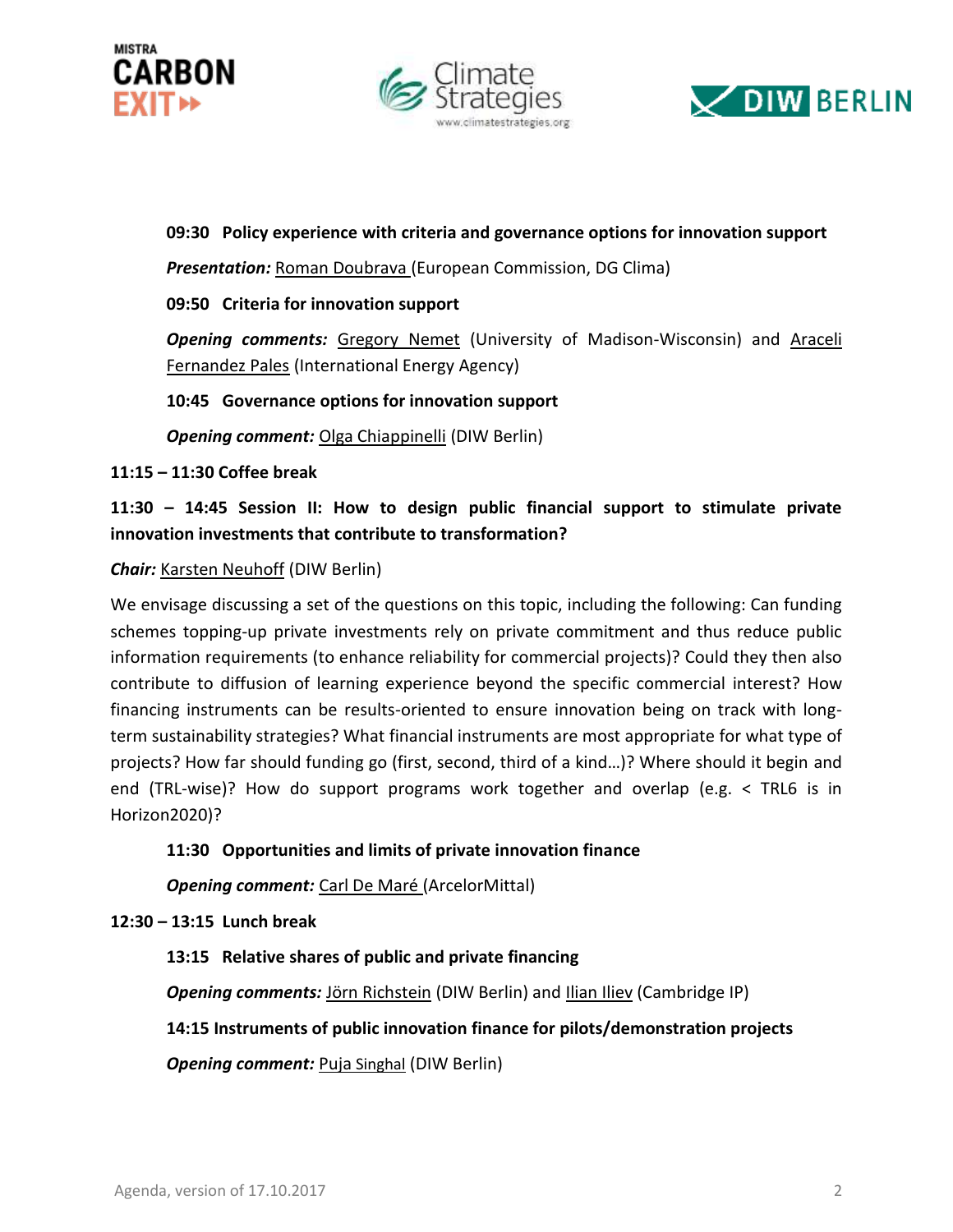





# **14:45 – 15:00 Coffee break**

# **15:00 – 15:45 Session III – How can monitoring and ex-post evaluation of funds help to incentivize innovation?**

**Chair:** Heleen de Coninck (Radboud University)

This last session aims at reviewing and discussing experiences with monitoring and ex-post evaluation of innovation funds. Monitoring of ongoing funded projects and ex-post assessment of performance are needed first, to give policy-makers and public and private funders the confidence that resources are spent as planned and in the most efficient way; second, to provide proper incentives for efficiency and performance in the project execution.

**Opening comment:** Gareth Roberts (EU Court of Auditors)

**15:45 Summary and outlook**

**16:00 End of workshop**